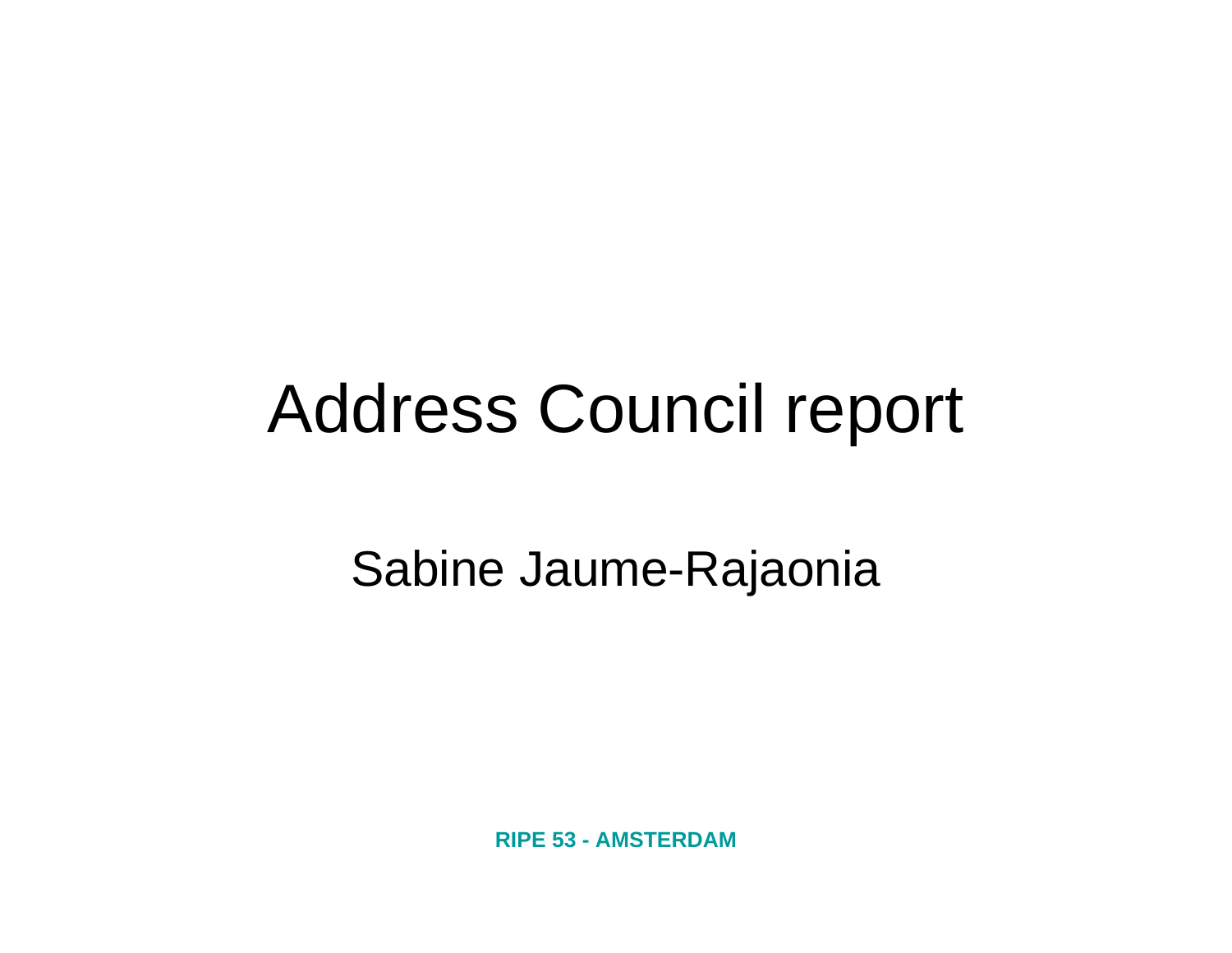#### Who are we?

| RIR                                    | <b>Member</b>                                                              |
|----------------------------------------|----------------------------------------------------------------------------|
|                                        | Alan Barrett*<br>Jean Robert Hountomey<br>Sylvia Geha Kezengwa             |
| <b>APNIC</b>                           | Dr. Kenny S. Huang*<br>Hyun-joon Kwon<br>Mao Wei*                          |
| American Registry for Internet Numbers | <b>Sanford George</b><br>Martin Hannigan*<br>Louis Lee                     |
|                                        | Sebastian Bellagamba [Chair]<br>Hartmut Glaser*<br><b>Francisco Obispo</b> |
| <b>RIPE</b><br>NCC                     | <b>Hans Petter Holen</b><br>Sabine Jaume<br>Wilfried Woeber*               |

**RIPE 53 - AMSTERDAM** \* Appointed by RIR Board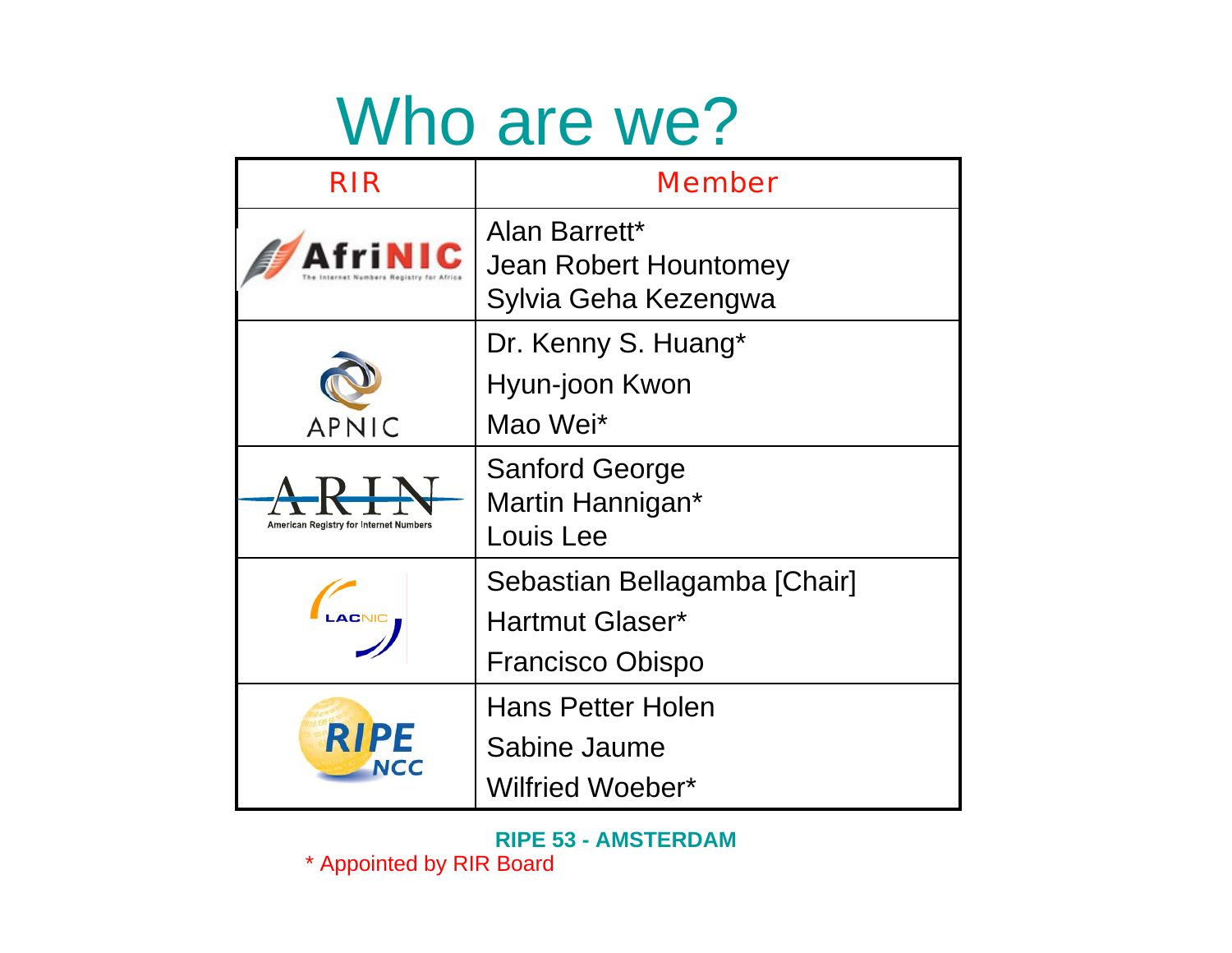# **When do we meet?**

- Main work carried out via e-mail (ac-coord list)
- Monthly conference calls
- 2 annual face to face meeting :
	- –during RIPE 52 in Istambul
	- and the state of the state next during ICANN meeting in Sao Paulo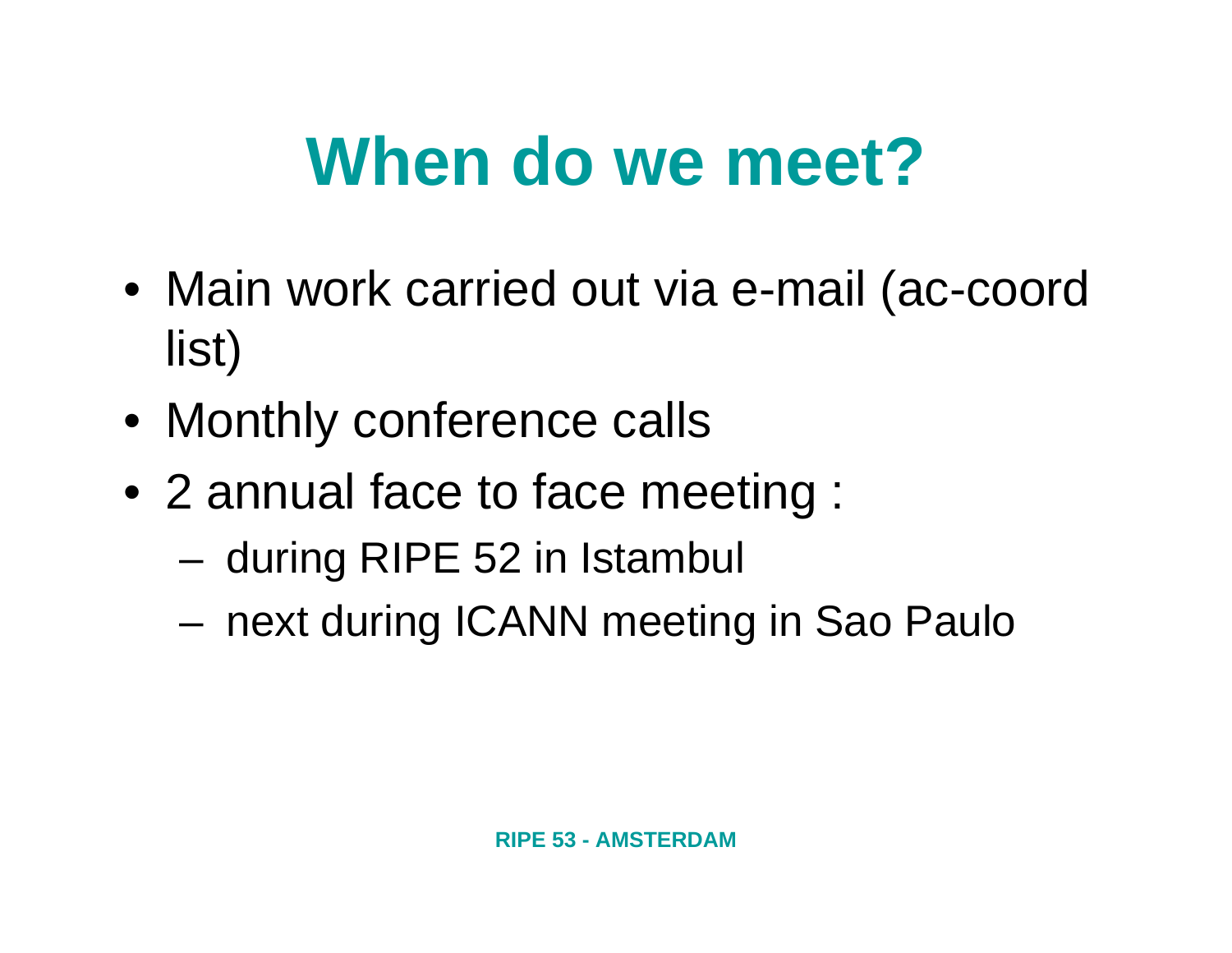#### **What have we been working on ?**

- Internal procedures :
	- Procedures for the election of AC Chair and Co-Chairs
	- and the state of the state Board of Directors selection procedures
	- and the state of the state *Procedure for Processing Global Policy*
- Elections :
- **→Board : We elected Dave L. Wodelet** (**<http://www.icann.org/biog/wodelet.htm>**
- $→$ **NomCom : Sanford George re-elected**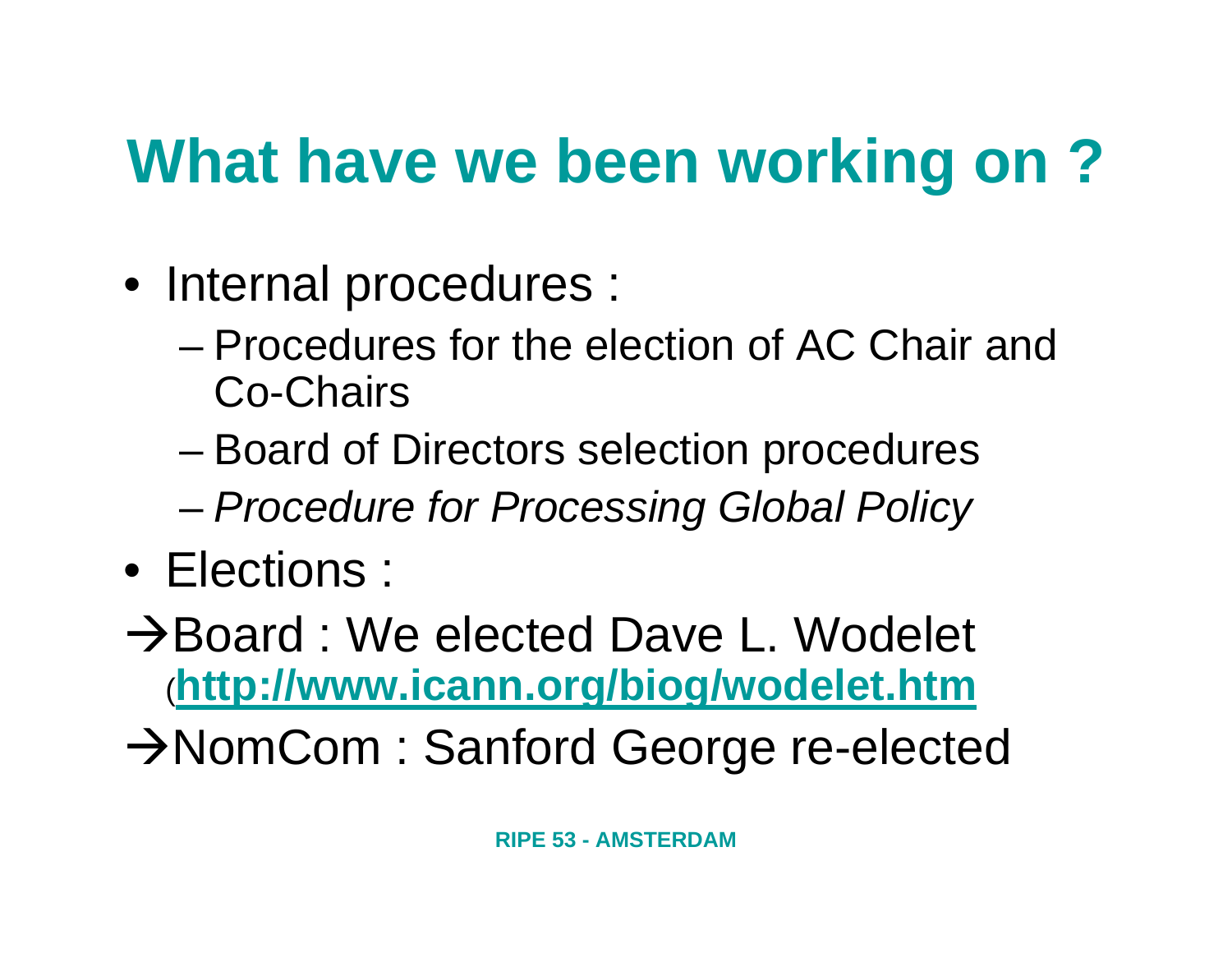## **And Processing Policy**

- IPv6 global policy
	- – on May 31, 2006 NRO EC approved the IPv6 Global Policy and forwarded it to the ASO AC for action as defined in the ASO MOU, Annex A.
	- ASO AC reviewed it and found that « *each RIR followed its defined policy development process to reach a position of common agreement, and a common text to describe the proposed global policy; finds that the significant viewpoints of interested parties were adequately considered; and, recommends that the ICANN Board of Directors adopt the proposed global policy.« (see 2006 July meeting*   $minutes) \rightarrow$  complies with RIR PDP
	- And ICANN ratified it !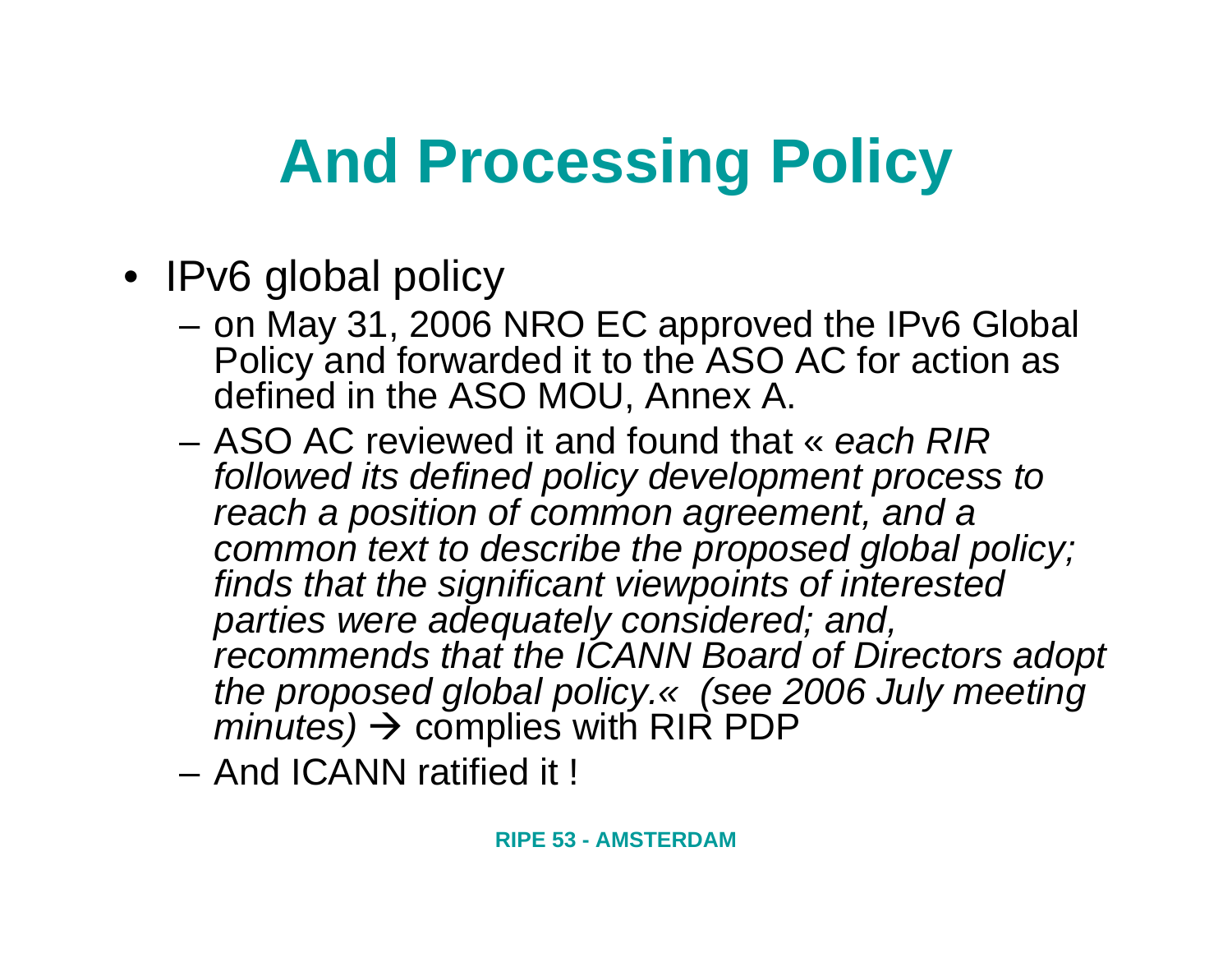

#### **RIPE 53 - AMSTERDAM**